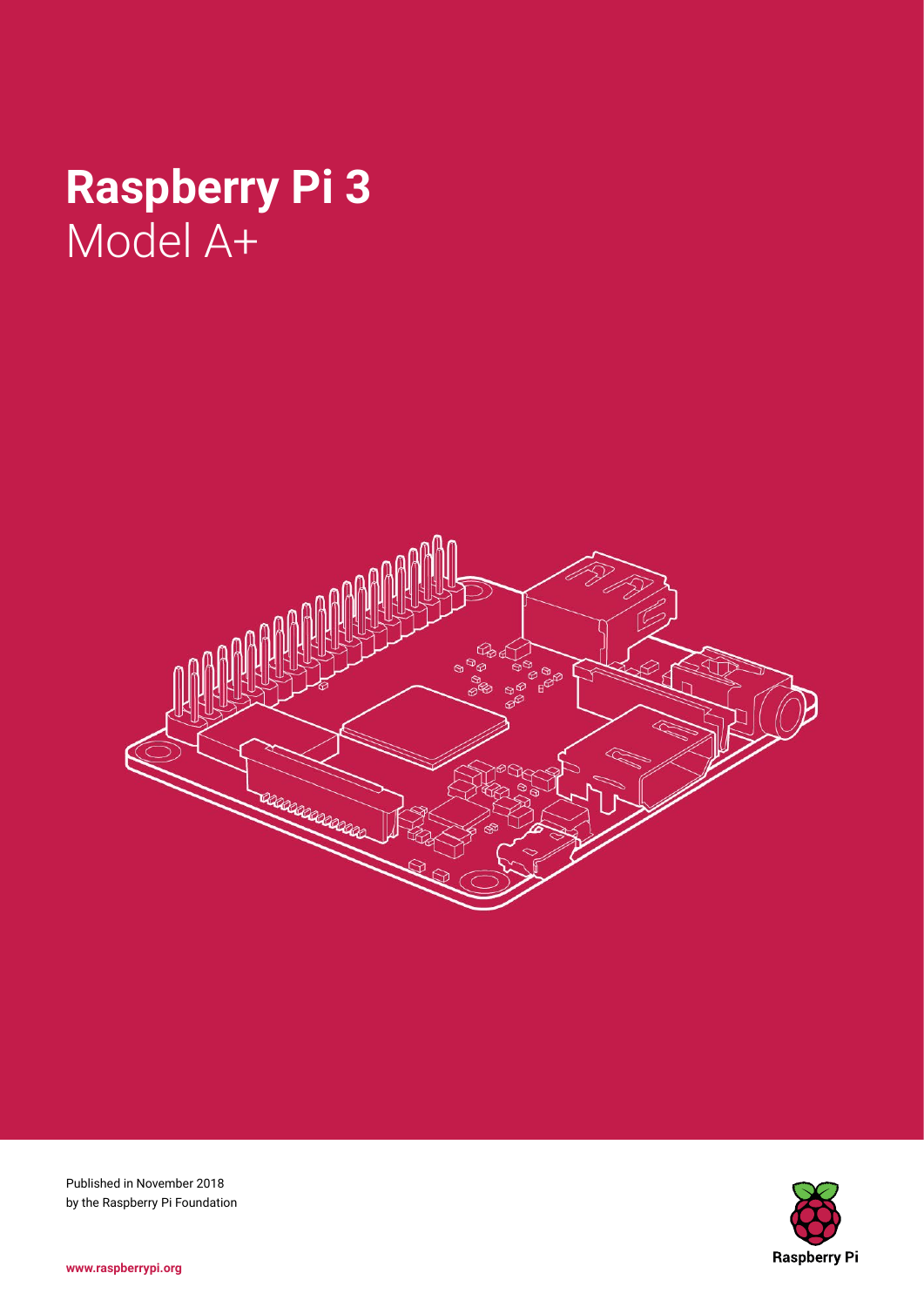### **Overview**

The Raspberry Pi 3 Model A+ is the latest product in the Raspberry Pi 3 range. Like the Raspberry Pi 3 Model B+, it boasts a 64-bit quad core processor running at 1.4 GHz, dual-band 2.4 GHz and 5 GHz wireless LAN, and Bluetooth 4.2/BLE.

The dual-band wireless LAN comes with modular compliance certification, allowing the board to be designed into end products with significantly reduced wireless LAN compliance testing, improving both cost and time to market.

The Raspberry Pi 3 Model A+ has the same mechanical footprint as the Raspberry Pi 1 Model A+.

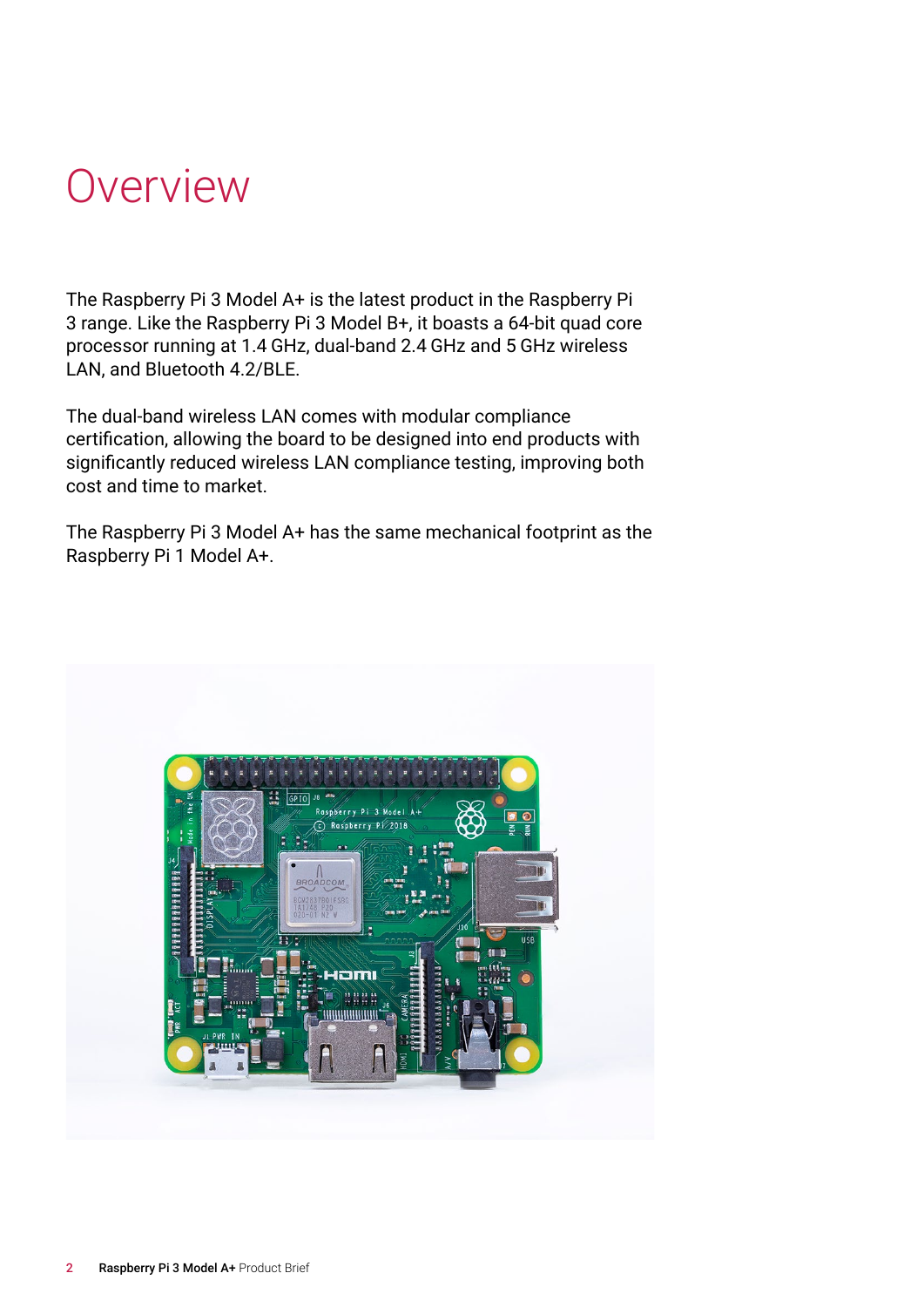# Specification

| <b>Processor:</b>           | Broadcom BCM2837B0, Cortex-A53<br>64-bit SoC @ 1.4 GHz                                                                             |
|-----------------------------|------------------------------------------------------------------------------------------------------------------------------------|
| <b>Memory:</b>              | 512MB LPDDR2 SDRAM                                                                                                                 |
| <b>Connectivity:</b>        | 2.4 GHz and 5 GHz IEE 802.11.b/g/n/ac wireless LAN, Bluetooth 4.2/BLE<br>$1 \times$ USB 2.0 port                                   |
| Access:                     | Extended 40-pin GPIO header                                                                                                        |
| Video & sound:              | $1 \times$ full size HDMI<br>MIPI DSI display port<br>MIPI CSI camera port<br>4 pole stereo output and composite video port        |
| <b>Multimedia:</b>          | H.264, MPEG-4 decode (1080p30);<br>H.264 encode (1080p30);<br>OpenGL ES 1.1, 2.0 graphics                                          |
| SD card support:            | Micro SD format for loading operating system and data storage                                                                      |
| Input power:                | 5 V/2.5 A DC via micro USB connector<br>5 V DC via GPIO header                                                                     |
| <b>Environment:</b>         | Operating temperature, 0-50°C                                                                                                      |
| <b>Compliance:</b>          | For a full list of local and regional product approvals, please visit:<br>www.raspberrypi.org/products/raspberry-pi-3-model-a-plus |
| <b>Production lifetime:</b> | The Raspberry Pi 3 Model A+ will remain in production until at least January 2023                                                  |

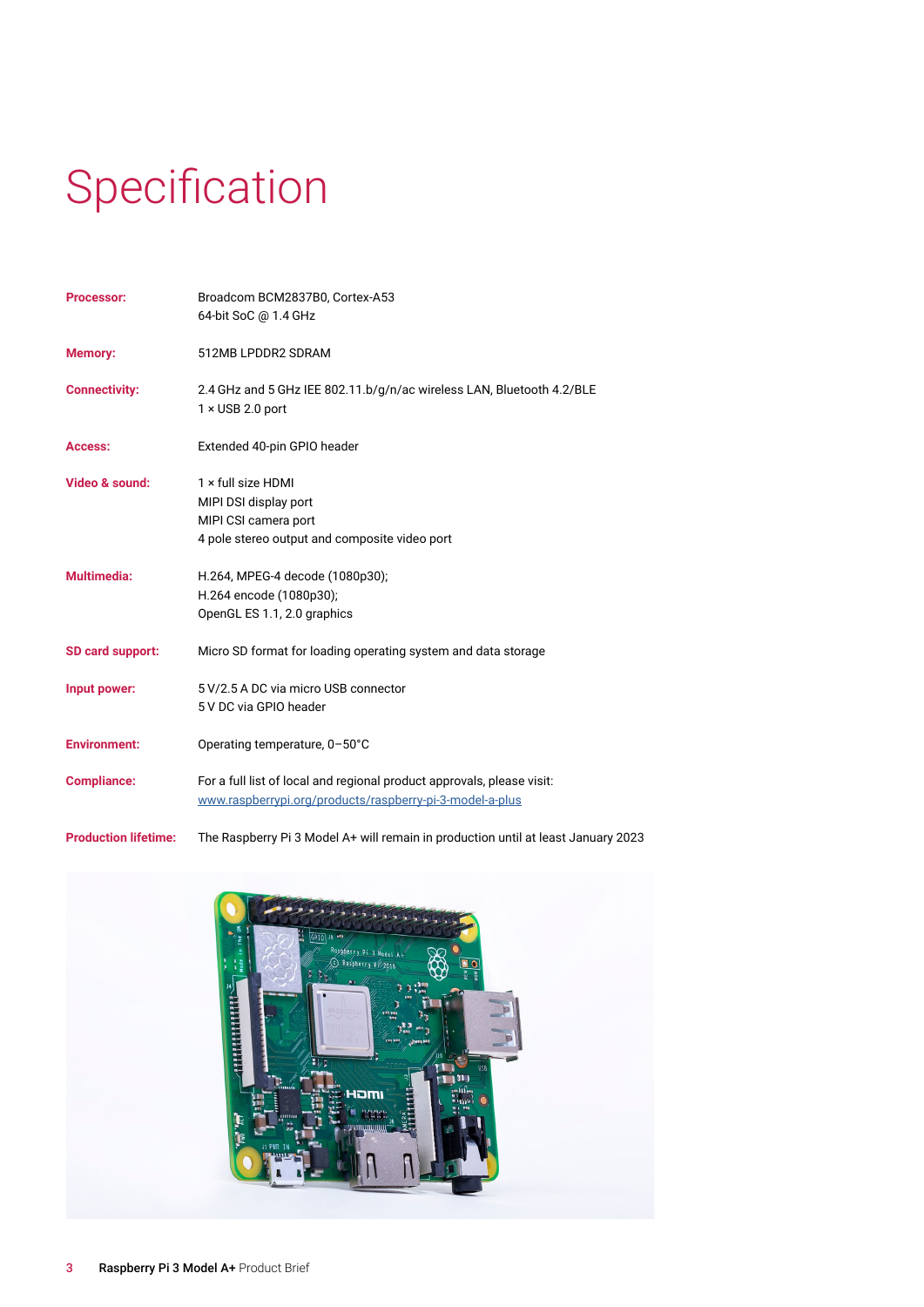## Physical specifications



all dimensions in mm

#### **WARNINGS**

- This product should only be connected to an external power supply rated at 5 $V/2.5$  A DC. Any external power supply used with the Raspberry Pi 3 Model A+ shall comply with relevant regulations and standards applicable in the country of intended use.
- This product should be operated in a well-ventilated environment and, if used inside a case, the case should not be covered.
- While in use, this product should be placed on a stable, flat, non-conductive surface and should not be contacted by conductive items.
- The connection of incompatible devices to the GPIO connection may affect compliance, result in damage to the unit, and invalidate the warranty.
- All peripherals used with this product should comply with relevant standards for the country of use and be marked accordingly to ensure that safety and performance requirements are met. These articles include but are not limited to keyboards, monitors, and mice when used in conjunction with the Raspberry Pi.
- The cables and connectors of all peripherals used with this product must have adequate insulation so that relevant safety requirements are met.

### **SAFETY INSTRUCTIONS**

#### **To avoid malfunction or damage to this product, please observe the following:**

- Do not expose to water or moisture, or place on a conductive surface while in operation.
- Do not expose to heat from any source; the Raspberry Pi 3 Model A+ is designed for reliable operation at normal ambient temperatures.
- Take care while handling to avoid mechanical or electrical damage to the printed circuit board and connectors.
- While it is powered, avoid handling the printed circuit board, or only handle it by the edges to minimise the risk of electrostatic discharge damage.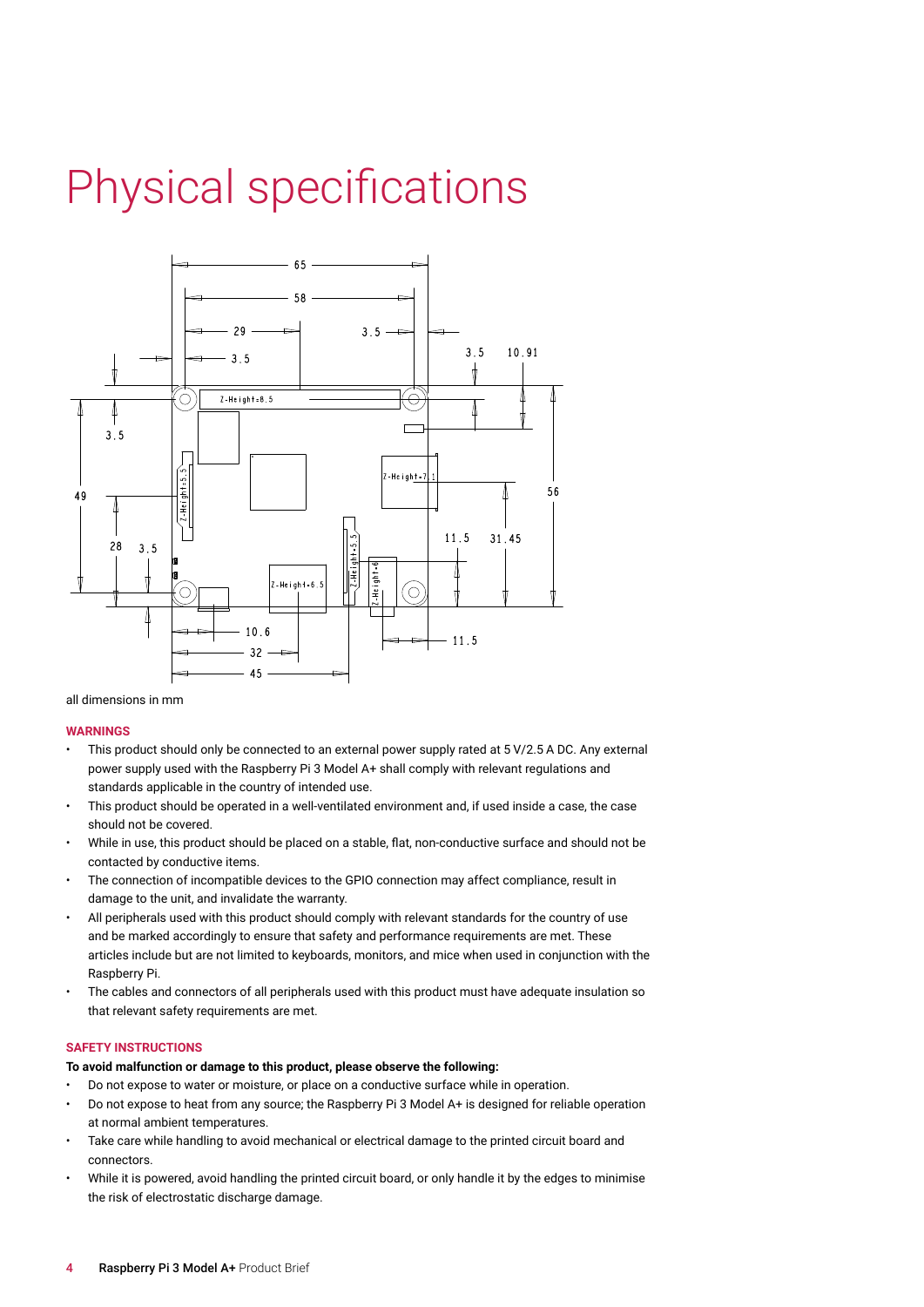